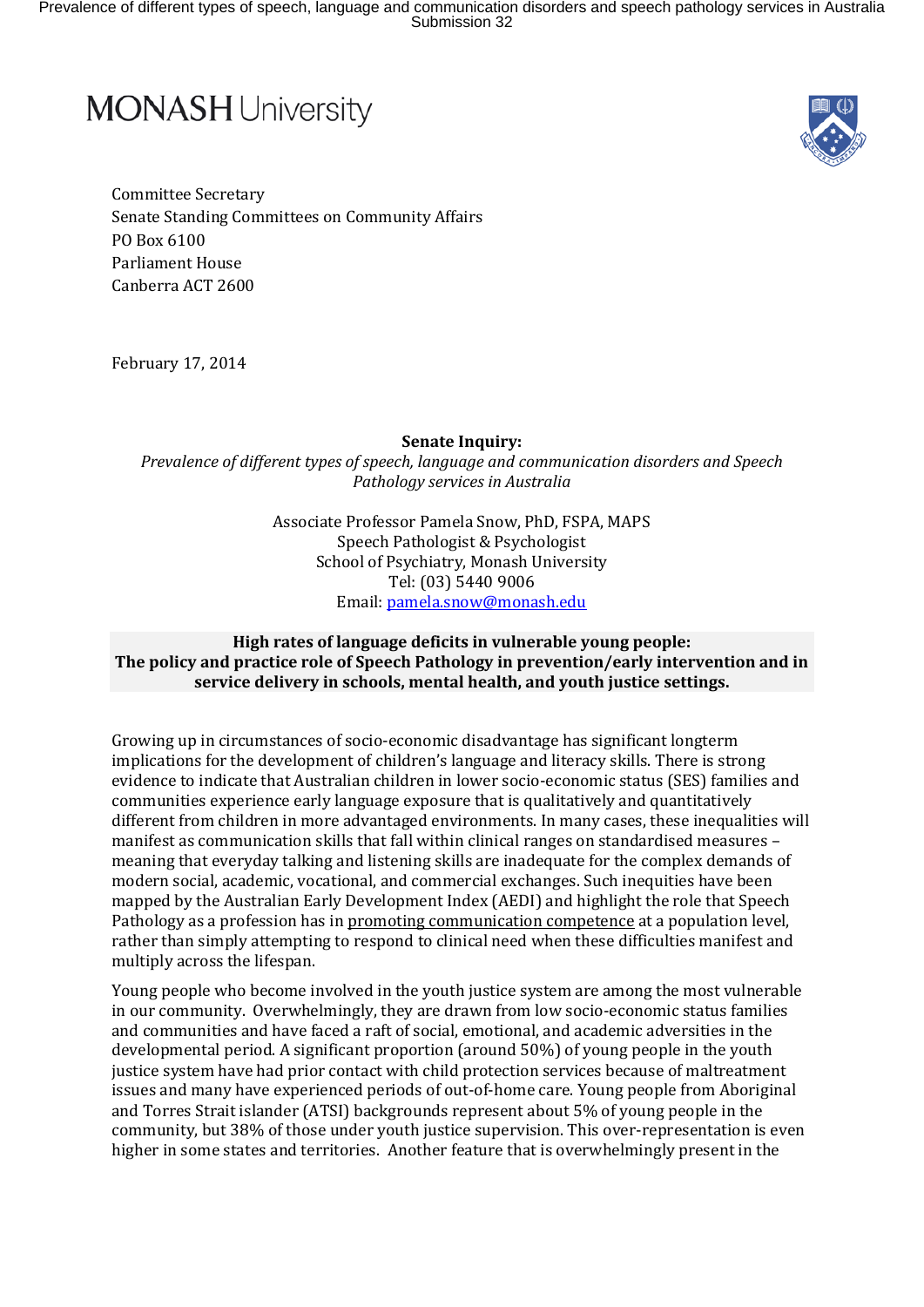Monash University 2

## **Pamela Snow Senate Submission: Young Offenders and Language Impairment.**

lives of young offenders is academic failure and early school detachment – often following a period of suspensions and exclusions on behaviour grounds.

The development of oral language skills (age-appropriate expressive and receptive skills with respect to vocabulary, grammar, morphology, phonology and pragmatics) is critical for two key reasons:

- Oral language competence is the means by which humans form and maintain relationships with others. As such it is essential to mental health across the lifespan.
- Expressive and receptive oral language skills form the basis of the transition to literacy in the first three years of school. Learning how to read is fundamentally a linguistic task, and children must master the basics of decoding and comprehension in the first three years of school, in order to progress from *learning to read*, to *reading to learn*.

The psychosocial disadvantage to which young offenders have been exposed in early life is, in itself, a risk for compromised language development, as there is strong evidence linking parental socio-economic status and children's expressive and receptive language skills in the early years and their subsequent academic achievement. However, in young offenders there are additional layers of complexity that conspire against optimal development of language (and later literacy) skills, and these are often associated with externalising behaviour disturbances.

Research from around the world (the UK, Scandinavia, the USA and Australia) in the last 10-15 years has identified young offenders as a group that is at high risk of undiagnosed (and often mis-labelled) language disorders. In research I have led in Australia, with Professor Martine Powell (Deakin University), we have identified that:

- 1. Between 46 and 52% of young male offenders have clinically significant (yet previously undiagnosed) language disorders; such deficits tend to "masquerade" as poor motivation, disengagement, rudeness, and inattentiveness.
- These language disorders are pervasive, compromising expressive and receptive language skills across all domains – vocabulary, narrative skills, ability to understand figurative (non-literal) language;
- Language disorders cannot simply be attributed to low IQ;
- There is a relationship between severity of offending (in particular convictions for violent offences) and the severity of language impairment;
- Young people who have been in out-of-home care via Child Protection orders face an elevated risk of language impairment (62%).

Overwhelmingly, the young people in our studies departed school around years 8-10, but without marketable employment skills. Our studies have not examined literacy skills directly, however there is strong evidence from other Australian work that young offenders display poor literacy and numeracy skills.

It should also be noted that diagnosed developmental disabilities (e.g. autism spectrum disorders, acquired brain injuries, learning disabilities, foetal alcohol syndrome), while more common in the youth justice sector, do not account for the high rates of language disorders reported in our studies.

## **The high rates of language impairment in young offenders have significant implications for policy, practice, and research, as follows:**

1. The best "early intervention" that a child can receive is evidence-based reading instruction. Academic success can mitigate some of the other adversities present in the lives of vulnerable young people and promote their chances of breaking inter-generational cycles of poverty and social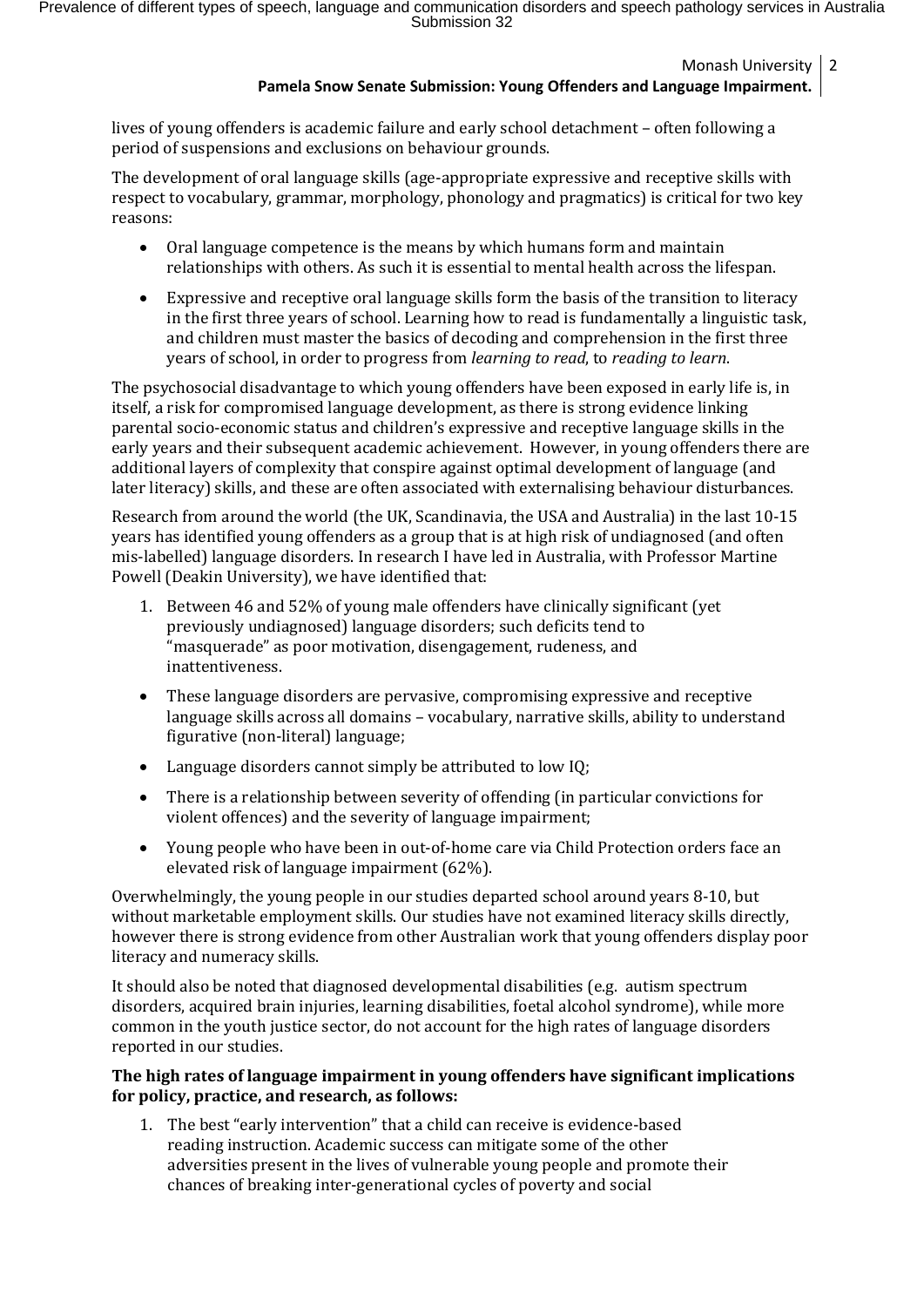Monash University 3

# **Pamela Snow Senate Submission: Young Offenders and Language Impairment.**

marginalisation. Speech Pathologists have knowledge and expertise that is directly relevant to the training of pre-service teachers and to the support of teachers in classroom settings, particularly with respect to children who struggle to make the transition to literacy.

The Industry Skills Council of Australia recently noted in its report *No More Excuses* that *"Literally millions of Australians have insufficient language, literacy and numeracy skills to benefit fully from training or to participate effectively at work"*.

It is imperative that evidence-based approaches to reading instruction are employed in early years classrooms (i.e. the first three years of school). Such approaches emphasise underlying language processes (e.g. phonemic and phonological awareness) and draw on direct instruction, rather than constructivist approaches to teaching and learning. Teachers also need to know how to promote and optimise language skills such as narratives, vocabulary, and use and comprehension of complex syntactic structures in early years classrooms. Again, Speech Pathologists have this knowledge and skill set. This is important for all children, but particularly for those in low-SES communities, where parental literacy levels may be low and there may be reduced exposure to text and reading in the family home.

- 2. It follows from (1) above, that pre-service teachers need a strong grounding in what oral language competence is, how to promote it in early years classrooms, and the role of oral language skills in making the transition to literacy. Current evidence indicates that teacher knowledge and skills in these domains is highly uneven and ideologically, rather than empirically driven approaches to reading instruction often prevail in early years classrooms. Speech Pathology expertise needs to be mobilised in the pre-service training of primary school teachers.
- 3. Children who display both learning and behaviour difficulties in the early primary school years should be referred for Speech Pathology assessment as a matter of priority, as research evidence indicates that around 50% will have unidentified, yet clinically significant, language deficits.

The dearth of Speech Pathology services in schools is a significant barrier to the capacity of schools to address the learning and social-emotional needs of children with developmental language and related communication needs.

Language and learning needs do not resolve on transition to secondary school. Rather, they tend to be overlooked and / or misinterpreted as disinterest or lack of effort on the part of the learner. Many young people with language and learning difficulties struggle enormously with the transition to secondary school and develop mental health problems such as anxiety and depression as a result.

Speech Pathology services need to be provided in secondary, as well as in primary school settings, both to support individual learners and to provide secondary consultation to classroom teachers about ways of modifying the communication environment in their classroom.

4. It follows from (2) above, that Speech Pathology services (assessment and treatment) need to exist in all school sectors, and need to be accessible in a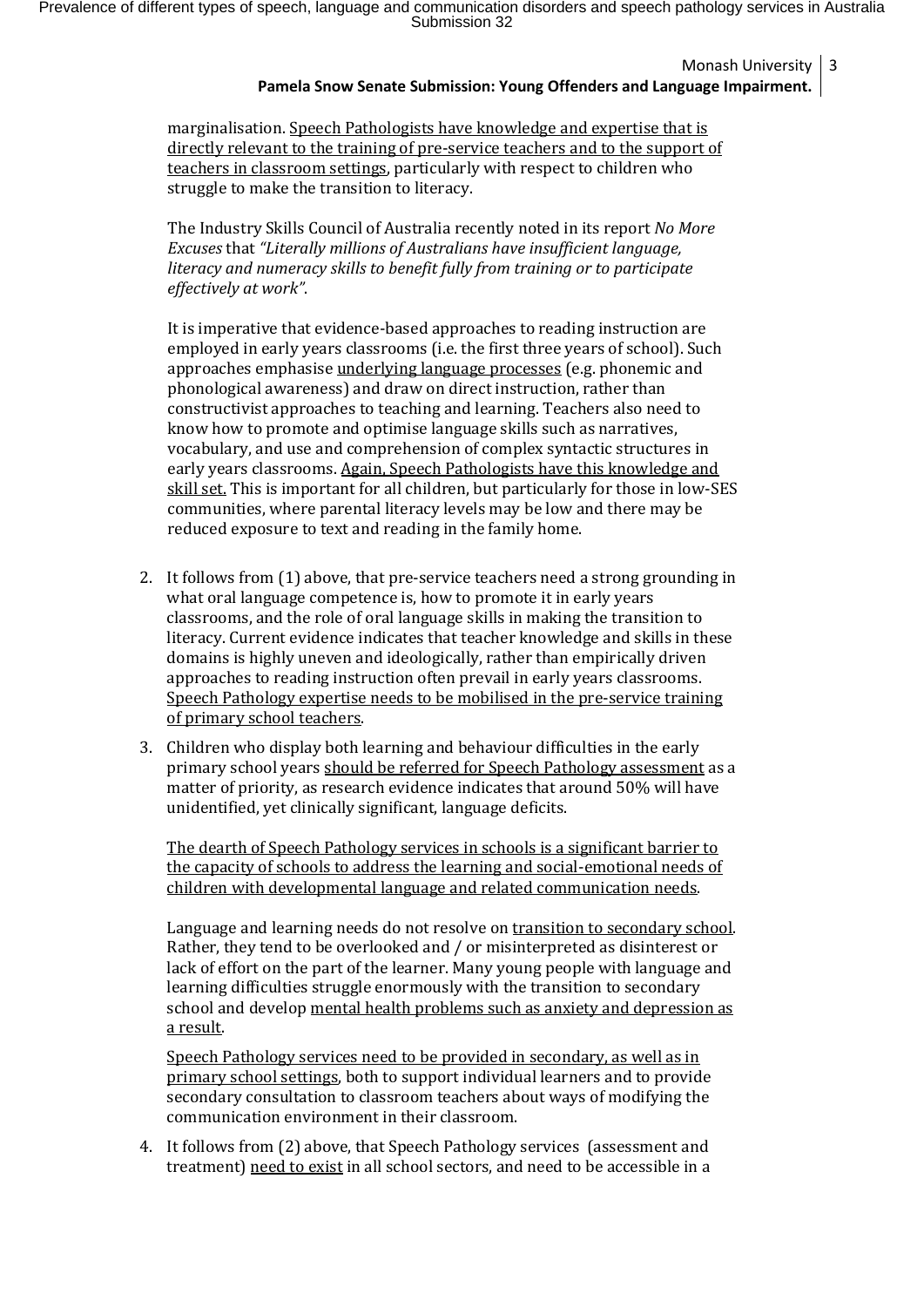Prevalence of different types of speech, language and communication disorders and speech pathology services in Australia Submission 32

Monash University 4

### **Pamela Snow Senate Submission: Young Offenders and Language Impairment.**

timely and equitable manner to those who need them. In many cases, struggling students are referred to programs such as Reading Recovery, which have a limited evidence base, and are expensive to provide and administer. Speech Pathology interventions in schools can occur at primary and secondary service provision levels and draw on the strong evidence linking language and learning abilities.

5. As per growing practice in the United Kingdom, Speech Pathologists need to be employed in youth justice settings (both community-based and custodial). It must be remembered that young people in the youth justice system are developmentally vulnerable and in many cases have experienced multiple forms of direct and indirect trauma. Youth justice interventions which do not directly address language and learning issues in this population should not expect that these difficulties will spontaneously resolve – there is no evidence that this is so. Rather, language difficulties tend to manifest as complex psychosocial impairments and co-occur with mental health problems such as anxiety and depression. Unfortunately, however, many mental health clinicians are unaware of the nature and extent of language impairments in this population, and it is not known to what extent they interfere with the delivery of evidence-based, but highly verbal psychological therapies, such as cognitive behaviour therapy (CBT).

Speech Pathologists have skills that should be employed in the youth justice sector, in particular in assessing and diagnosing communication disorders, providing direct therapeutic services and providing secondary consultations to other professionals (e.g. teachers, youth justice staff, counsellors)regarding the nature and manifestations of communication difficulties.

Young offenders represent the extreme end of developmental vulnerability. There are many young people whose circumstances do not result in youth justice involvement but who never-the-less are educationally and socially marginalised and developmentally vulnerable as a result of undiagnosed or mis-attributed communication impairments. Such young people fail to achieve their potential and will make disproportionate demands on government-funded services, such as housing, mental health, substance abuse, and vocational training programs. Although prevention and early intervention are optimal, intensive and specialist services must be made available to vulnerable young people in their still formative adolescent and early adult years.

Speech Pathology has a hitherto largely overlooked, but strongly research-informed role to play in the lives of young people who are developmentally vulnerable for a range of reasons, whether as a consequence of neurodisabilities such as autism spectrum disorders, or as a consequence of socio-economic adversity in early life.

This role needs to be realised at policy as well as practice levels, across education, child and adolescent mental health, and youth justice services.

\*\*\*\*\*